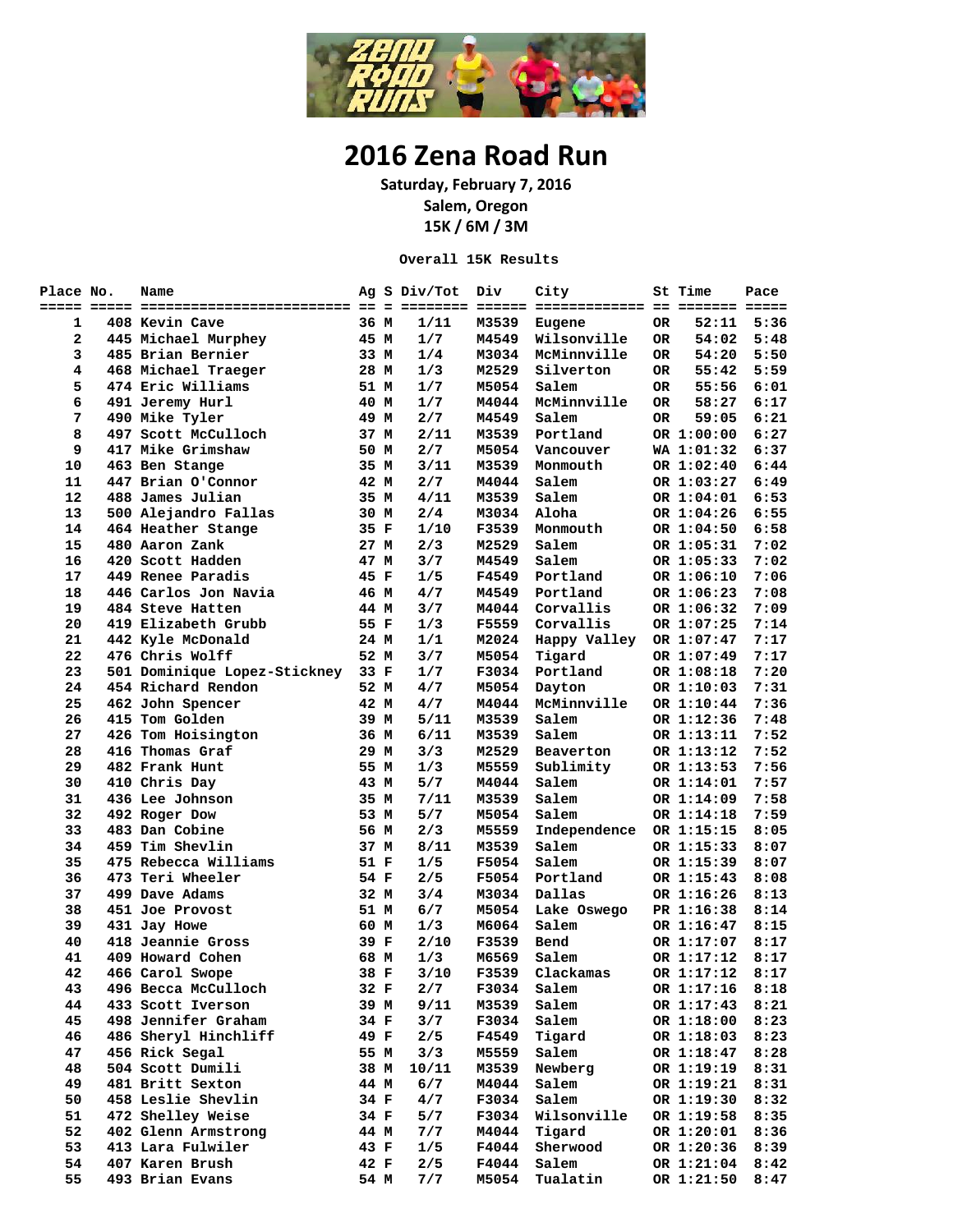| 56 | 495 Tiffany Reardon-Mcculloch 36 F |      | 4/10  | F3539        | Portland        | OR 1:22:57       | 8:54 |
|----|------------------------------------|------|-------|--------------|-----------------|------------------|------|
| 57 | 412 Nancy Frantz-Geddes            | 54 F | 3/5   | F5054        | Salem           | OR 1:23:23       | 8:57 |
| 58 | 404 Meredith Barnes                | 24 F | 1/1   | F2024        | Salem           | OR 1:23:58       | 9:01 |
| 59 | 477 Dean Woodward                  | 49 M | 5/7   | M4549        | Salem           | OR 1:24:42       | 9:06 |
| 60 | 422 Joe Haffey                     | 36 M | 11/11 | M3539        | Tualatin        | OR 1:25:37       | 9:12 |
| 61 | 429 Rachael Howard                 | 36 F | 5/10  | F3539        | Salem           | OR 1:25:57       | 9:14 |
| 62 | 401 Leslie Anderson                | 41 F | 3/5   | F4044        | Salem           | OR 1:26:49       | 9:19 |
| 63 | 457 Rebecca Shaw                   | 50 F | 4/5   | F5054        | Salem           | OR 1:27:16       | 9:22 |
| 64 | 428 Lynn Hopson                    | 38 F | 6/10  | F3539        | McMinnville     | OR 1:27:57       | 9:27 |
| 65 | 430 Tanie Hotan                    | 44 F | 4/5   | F4044        | Salem           | OR 1:28:29       | 9:30 |
| 66 | 465 Rita Starks                    | 47 F | 3/5   | F4549        | Salem           | OR 1:28:35       | 9:31 |
| 67 | 489 Cortnie Haun                   | 39 F | 7/10  | F3539        | Salem           | OR 1:30:21       | 9:42 |
| 68 | 461 Derrick Sorweide               | 49 M | 6/7   | M4549        | Salem           | OR 1:30:37       | 9:44 |
| 69 | 437 Jerry Korson                   | 65 M | 2/3   | M6569        | Salem           | OR 1:30:49       | 9:45 |
| 70 | 494 Smita Rawat                    | 47 F | 4/5   | F4549        | Salem           | OR 1:31:16       | 9:48 |
| 71 | 467 Chrissie Traeger               | 27 F | 1/3   | F2529        | Silverton       | OR 1:31:33       | 9:50 |
| 72 | 452 Cheryl Raeburn                 | 59 F | 2/3   | F5559        | Vancouver       | WA 1:32:15       | 9:54 |
| 73 | 406 Sara Bretana                   | 35 F | 8/10  | F3539        | Portland        | OR 1:32:34       | 9:56 |
| 74 | 503 Margaret Barry                 | 31 F | 6/7   | F3034        | Newberg         | OR 1:33:48 10:04 |      |
| 75 | 502 Caroline Schoonweld            | 39 F | 9/10  | F3539        | McMinnville     | OR 1:33:48 10:04 |      |
| 76 | 424 Daniel Hawkins                 | 34 M | 4/4   | M3034        | Aumsville       | OR 1:34:23 10:08 |      |
| 77 | 425 Tirzah Hawkins                 | 32 F | 7/7   |              | F3034 Aumsville | OR 1:34:27 10:08 |      |
| 78 | 487 Dan Fontanini                  | 67 M | 3/3   | M6569        | Salem           | OR 1:34:41 10:10 |      |
| 79 | 478 John Yohe                      | 47 M | 7/7   | M4549        | Westlinn        | OR 1:35:58 10:18 |      |
| 80 | 434 Terri Jackson                  | 43 F | 5/5   | F4044        | Salem           | OR 1:37:54 10:31 |      |
| 81 | 405 Kelly Barten                   | 37 F | 10/10 | F3539        | Tigard          | OR 1:40:02 10:44 |      |
| 82 | 403 Lauren Attinasi                | 28 F | 2/3   | F2529        | Tualatin        | OR 1:42:10 10:58 |      |
| 83 | 421 Holly Haffey                   | 29 F | 3/3   | F2529        | Tualatin        | OR 1:42:11 10:58 |      |
| 84 | 414 Becky Garrett                  | 67 F | 1/1   | F6569        | Corvallis       | OR 1:42:52 11:03 |      |
| 85 | 471 Dennis Volker                  | 62 M | 2/3   | M6064        | Keizer          | OR 1:43:56 11:09 |      |
| 86 | 440 Roxanna Long                   | 47 F | 5/5   | F4549        | Salem           | OR 1:44:41 11:14 |      |
| 87 | 443 Lynne McDonald                 | 53 F | 5/5   | F5054        | Happy Valley    | OR 1:46:33 11:26 |      |
| 88 | 245 Don Symington                  | 64 M | 3/3   | <b>M6064</b> | Salem           | OR 1:48:39 11:40 |      |
| 89 | 479 Pamela Young                   | 57 F | 3/3   | F5559        | Salem           | OR 1:54:53 12:20 |      |
| 90 | 455 Fenny Roberts                  | 60 F | 1/1   | F6064        | Salem           | OR 1:55:57 12:27 |      |
|    |                                    |      |       |              |                 |                  |      |

## **Overall 6M Results**

| Place No.    | Name                    | Αq   |     | S Div/Tot         | Div    | City           |     | St Time          | Pace            |
|--------------|-------------------------|------|-----|-------------------|--------|----------------|-----|------------------|-----------------|
|              |                         |      |     | $=$ = = = = = = = | ====== |                |     | =======          | $=$ $=$ $=$ $=$ |
| 1            | 254 Kevin Jeffers       | 31 M |     | 1/3               | M3034  | Salem          | OR. | 34:36            | 5:46            |
| $\mathbf{z}$ | 250 Brian Villarete     | 41 M |     | 1/1               | M4044  | Salem          | OR. | 40:58            | 6:50            |
| 3            | 259 Philip Provost      | 14 M |     | 1/1               | M1014  | Lake Oswego    | OR. | 41:17            | 6:53            |
| 4            | 235 Kate Mann           | 25 F |     | 1/4               | F2529  | Salem          | OR. | 41:38            | 6:57            |
| 5            | 251 James Dunning       | 33 M |     | 2/3               | M3034  | Salem          | OR. | 42:50            | 7:09            |
| 6            | 269 Daniel Grimshaw     | 16 M |     | 1/1               | M1519  | Vancouver      | WA  | 45:24            | 7:34            |
| 7            | 256 Rachel Duerst       | 30 F |     | 1/6               | F3034  | Silverton      | OR. | 45:38            | 7:37            |
| 8            | 243 Nelson Sigrah       | 33 M |     | 3/3               | M3034  | Independence   | OR. | 46:48            | 7:48            |
| 9            | 228 Matthew Johnson     | 37 M |     | 1/2               | M3539  | Beaverton      | 0R  | 46:53            | 7:49            |
| 10           | 237 Michelle Mills      | 44 F |     | 1/5               | F4044  | Keizer         | OR. | 47:15            | 7:53            |
| 11           | 257 Hunter Hurl         |      | 7 M | 1/1               | M0109  | McMinnville    | OR. | 47:39            | 7:57            |
| 12           | 441 Bruce McAllister    | 52 M |     | 1/2               | M5054  | Damascus       | OR. | 47:40            | 7:57            |
| 13           | 201 Nikol Allison       | 41 F |     | 2/5               | F4044  | Salem          | OR. | 49:01            | 8:11            |
| 14           | 262 Danielle Wise       | 41 F |     | 3/5               | F4044  | Salem          | OR. | 49:16            | 8:13            |
| 15           | 221 Jay Flora           | 57 M |     | 1/3               | M5559  | Dallas         | OR. | 49:28            | 8:15            |
| 16           | 253 Marvin Gladden      | 64 M |     | 1/2               | M6064  | Salem          | OR. | 50:27            | 8:25            |
| 17           | 242 Megan Shirley       | 46 F |     | 1/2               | F4549  | Lafayette      | OR. | 50:38            | 8:27            |
| 18           | 234 Roland Mack         | 56 M |     | 2/3               | M5559  | Independence   | OR. | 54:08            | 9:02            |
| 19           | 255 Tamara Kruse        | 50 F |     | 1/1               | F5054  | Corvallis      | OR. | 55:18            | 9:13            |
| 20           | 205 Cathryn Ballweber   | 28   | F   | 2/4               | F2529  | Salem          | OR. | 55:36            | 9:16            |
| 21           | 224 John Gurnee         | 50 M |     | 2/2               | M5054  | Salem          | OR. | 56:32            | 9:26            |
| 22           | 258 Kelly Hurl          | 33   | F   | 2/6               | F3034  | McMinnville    | OR. | 58:21            | 9:44            |
| 23           | 216 Hilary Cornwell     | 39 F |     | 1/6               | F3539  | Silverton      | OR. | 59:13            | 9:53            |
| 24           | 246 Kuca Torres         | 61 F |     | 1/3               | F6064  | Salem          |     | OR 1:00:30 10:05 |                 |
| 25           | 427 Peggy Holstedt      | 63 F |     | 2/3               | F6064  | Salem          |     | OR 1:00:43 10:08 |                 |
| 26           | 238 Heather Ohta        | 32 F |     | 3/6               |        | F3034 Portland |     | OR 1:00:51 10:09 |                 |
| 27           | 240 Sep Powers          | 43 F |     | 4/5               | F4044  | Salem          |     | OR 1:01:13 10:13 |                 |
| 28           | 210 Tammy Bersin        | 58 F |     | 1/5               | F5559  | Salem          |     | OR 1:01:28 10:15 |                 |
| 29           | 215 Courtney Charnetzki | 24 F |     | 1/1               | F2024  | Salem          |     | OR 1:01:50 10:19 |                 |
| 30           | 211 Richard Brown       | 59   | M   | 3/3               | M5559  | Salem          |     | OR 1:02:04 10:21 |                 |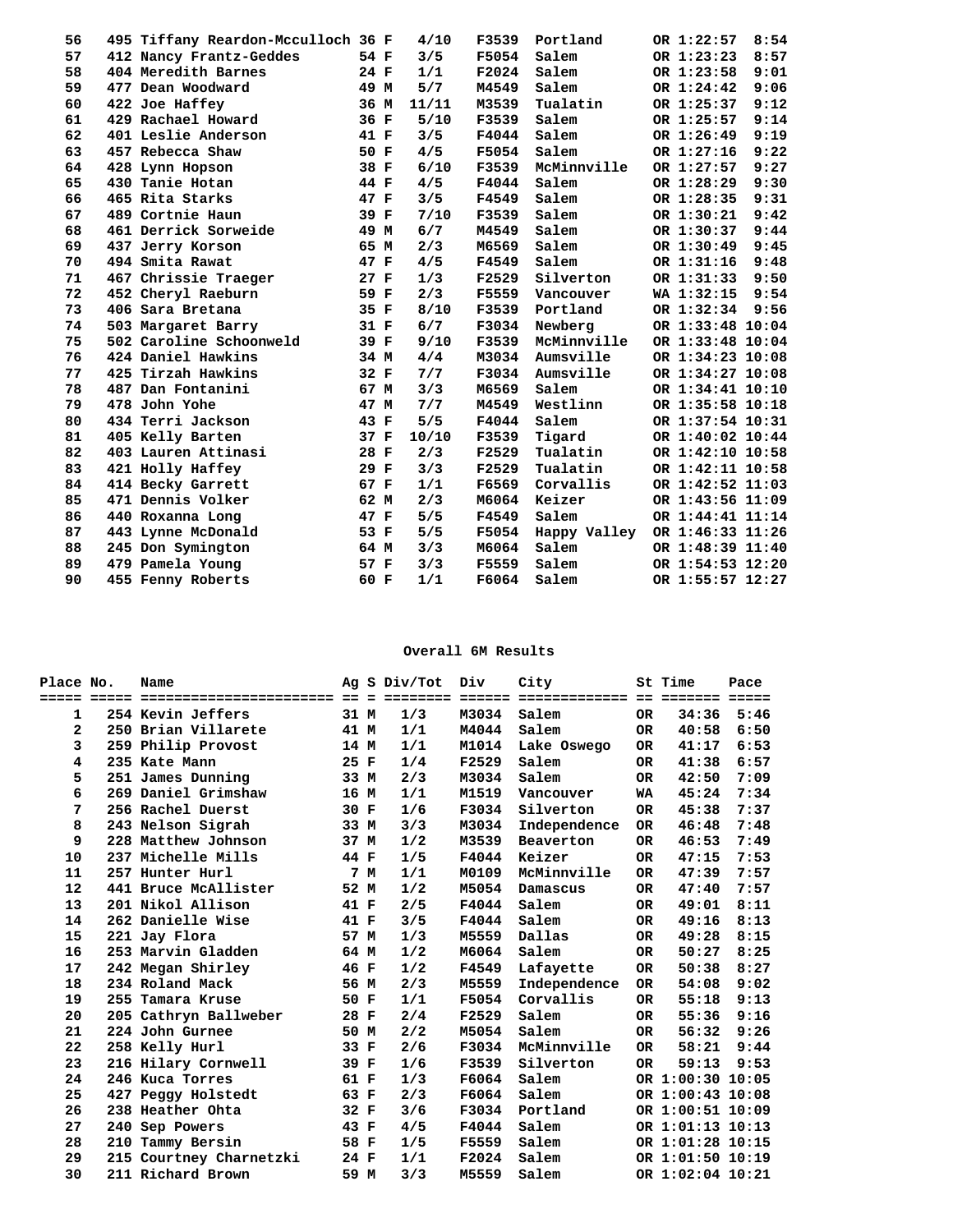| 31 | 249 Marlee Underhill  | 61 F | 3/3 | F6064        | Salem     | OR 1:02:06 10:21 |
|----|-----------------------|------|-----|--------------|-----------|------------------|
| 32 | 260 Claire Bjornson   | 17 F | 1/2 | F1519        | Salem     | OR 1:02:18 10:23 |
| 33 | 261 Sara Paolo        | 41 F | 5/5 | F4044        | Carlton   | OR 1:03:55 10:40 |
| 34 | 230 Susy Kosydar      | 38 F | 2/6 | F3539        | Salem     | OR 1:04:42 10:47 |
| 35 | 220 Ryan Dickinson    | 37 M | 2/2 | M3539        | Beaverton | OR 1:04:45 10:48 |
| 36 | 219 Daniele Dickinson | 39 F | 3/6 | F3539        | Beaverton | OR 1:04:58 10:50 |
| 37 | 232 Rebecca Latham    | 39 F | 4/6 | F3539        | Canby     | OR 1:05:02 10:51 |
| 38 | 69 Don Russo          | 66 M | 1/1 | M6569        | Salem     | OR 1:05:10 10:52 |
| 39 | 212 Kirsten Brumant   | 35 F | 5/6 | F3539        | Salem     | OR 1:05:55 11:00 |
| 40 | 70 Holly Russo        | 58 F | 2/5 | <b>F5559</b> | Salem     | OR 1:06:57 11:10 |
| 41 | 248 Emma Tribbey      | 8 F  | 1/1 | F0109        | Salem     | OR 1:07:18 11:13 |
| 42 | 206 Ed Bender         | 77 M | 1/2 | M7579        | Salem     | OR 1:08:39 11:27 |
| 43 | 231 Rebecca Kueny     | 31 F | 4/6 | F3034        | Salem     | OR 1:11:32 11:56 |
| 44 | 218 Kate Denning      | 29 F | 3/4 | F2529        | Salem     | OR 1:11:33 11:56 |
| 45 | 233 Karen Maas        | 57 F | 3/5 | F5559        | Newberg   | OR 1:11:33 11:56 |
| 46 | 213 Maria Cam         | 37 F | 6/6 | F3539        | Woodburn  | OR 1:13:50 12:19 |
| 47 | 207 Karen Bender      | 75 F | 1/1 | F7579        | Salem     | OR 1:14:09 12:22 |
| 48 | 209 Bonny Benton      | 58 F | 4/5 | F5559        | Beaverton | OR 1:15:02 12:31 |
| 49 | 208 Brenda Bentley    | 47 F | 2/2 | F4549        | Portland  | OR 1:15:28 12:35 |
| 50 | 229 Verland Kelly     | 70 M | 1/1 | M7074        | Salem     | OR 1:16:14 12:43 |
| 51 | 241 Danielle Pyle     | 30 F | 5/6 | F3034        | Salem     | OR 1:19:09 13:12 |
| 52 | 214 Nila Cam          | 19 F | 2/2 | F1519        | Woodburn  | OR 1:20:13 13:23 |
| 53 | 244 Marc Space        | 61 M | 2/2 | <b>M6064</b> | Grants    | NM 1:21:31 13:36 |
| 54 | 264 Theresa Raines    | 58 F | 5/5 | F5559        | Canby     | OR 1:24:24 14:04 |
| 55 | 263 Gina Hutchinson   | 29 F | 4/4 | F2529        | Aurora    | OR 1:24:25 14:05 |
| 56 | 222 John Francis      | 76 M | 2/2 | M7579        | Dayton    | OR 1:25:17 14:13 |
| 57 | 239 Caye Poe          | 73 F | 1/1 | F7074        | Dayton    | OR 1:28:07 14:42 |
| 58 | 247 Elizabeth Tribbey | 32 F | 6/6 | F3034        | Salem     | OR 1:35:40 15:57 |
|    |                       |      |     |              |           |                  |

## **Overall 3 Mile Results**

| Place No.    | Name                    |      |     | Ag S Div/Tot | Div   | City        |           | St Time | Pace |  |
|--------------|-------------------------|------|-----|--------------|-------|-------------|-----------|---------|------|--|
|              |                         |      |     |              |       |             |           |         |      |  |
| 1            | <b>38 Eric Jeffers</b>  | 33 M |     | 1/1          | M3034 | Salem       | 0R        | 17:39   | 5:53 |  |
| $\mathbf{z}$ | 19 Joe Dudman           | 51 M |     | 1/2          | M5054 | Portland    | OR.       | 17:58   | 6:00 |  |
| 3            | 17 Cameron Douglas      | 17 M |     | 1/4          | M1519 | Salem       | OR.       | 18:33   | 6:11 |  |
| 4            | 72 Taitum Schaap        | 11 F |     | 1/3          | F1014 | Salem       | OR.       | 20:02   | 6:41 |  |
| 5            | 80 Kyle Spencer         | 10 M |     | 1/3          | M1014 | McMinnville | OR.       | 20:44   | 6:55 |  |
| 6            | 75 Logan Shamblin       | 18 M |     | 2/4          | M1519 | Dallas      | OR.       | 21:12   | 7:04 |  |
| 7            | 25 Cooper Frantz-Geddes | 18 M |     | 3/4          | M1519 | Salem       | OR.       | 21:36   | 7:12 |  |
| 8            | 31 Hiam Groot           | 63 M |     | 1/3          | M6064 | Salem       | 0R        | 21:48   | 7:16 |  |
| 9            | 100 Kelly Bates         | 29 F |     | 1/5          | F2529 | Salem       | OR.       | 21:54   | 7:18 |  |
| 10           | 104 Sam King            | 10 M |     | 2/3          | M1014 | McMinnville | OR.       | 22:13   | 7:25 |  |
| 11           | 21 Cameron Estes        | 20 M |     | 1/5          | M2024 | Salem       | OR.       | 22:57   | 7:39 |  |
| 12           | 18 Jeneane Douglas      | 50 F |     | 1/13         | F5054 | Salem       | OR.       | 23:01   | 7:41 |  |
| 13           | 204 McKenzie Baker      | 17 F |     | 1/2          | F1519 | Salem       | OR        | 23:11   | 7:44 |  |
| 14           | 85 Carlos Torres        | 40 M |     | 1/5          | M4044 | Amity       | OR.       | 23:18   | 7:46 |  |
| 15           | 460 Ingrid Siadal       | 37 F |     | 1/6          | F3539 | Salem       | OR.       | 23:28   | 7:50 |  |
| 16           | 97 Aaron Parker         | 23 M |     | 2/5          | M2024 | Parkland    | WA        | 23:43   | 7:55 |  |
| 17           | 95 Oliver Voit          | 9    | м   | 1/3          | M0109 | McMinnville | 0R        | 23:53   | 7:58 |  |
| 18           | 13 Rob Clarke           | 59   | M   | 1/3          | M5559 | Salem       | 0R        | 24:17   | 8:06 |  |
| 19           | 11 Katie Briggs         | 32 F |     | 1/4          | F3034 | Beaverton   | OR.       | 24:33   | 8:11 |  |
| 20           | 62 Valerie Patoine      | 46 F |     | 1/7          | F4549 | Dallas      | OR        | 25:12   | 8:24 |  |
| 21           | 101 David Fahlman       | 22 M |     | 3/5          | M2024 | Salem       | OR        | 25:15   | 8:25 |  |
| 22           | 71 Jamie Sandall        | 33 F |     | 2/4          | F3034 | Salem       | OR        | 25:30   | 8:30 |  |
| 23           | 5 Alan Apodaca          | 56 M |     | 2/3          | M5559 | Salem       | OR.       | 25:38   | 8:33 |  |
| 24           | 114 Hunter Bjornson     | 14 M |     | 3/3          | M1014 | Salem       | OR.       | 25:52   | 8:38 |  |
| 25           | 99 Teri Wright          | 53 F |     | 2/13         | F5054 | Salem       | OR.       | 26:15   | 8:45 |  |
| 26           | 98 Rachel Wright        | 20 F |     | 1/7          | F2024 | Salem       | OR.       | 26:18   | 8:46 |  |
| 27           | 110 Karl Dettwyler      | 40 M |     | 2/5          | M4044 | Silverton   | OR.       | 26:38   | 8:53 |  |
| 28           | 7 Lori Armstrong        | 40 F |     | 1/10         | F4044 | Gervais     | OR        | 26:58   | 9:00 |  |
| 29           | 227 Wilson Herrera      |      | 9 M | 2/3          | M0109 | Salem       | OR.       | 27:03   | 9:01 |  |
| 30           | 203 Brian Baker         | 58 M |     | 3/3          | M5559 | Salem       | OR.       | 27:36   | 9:12 |  |
| 31           | 96 Brice Haufman        |      | 7 M | 3/3          | M0109 | Salem       | OR.       | 27:39   | 9:13 |  |
| 32           | 53 Diana Miller         | 42 F |     | 2/10         | F4044 | Salem       | 0R        | 27:42   | 9:14 |  |
| 33           | 50 Crystal Martinez     | 31 F |     | 3/4          | F3034 | Salem       | 0R        | 28:17   | 9:26 |  |
| 34           | 103 Kara King           | 44 F |     | 3/10         | F4044 | McMinnville | 0R        | 28:19   | 9:27 |  |
| 35           | 225 Mike Harrahill      | 62 M |     | 2/3          | M6064 | Salem       | 0R        | 28:30   | 9:30 |  |
| 36           | 81 Lillie Spencer       | 12 F |     | 2/3          | F1014 | McMinnville | 0R        | 28:32   | 9:31 |  |
| 37           | 64 Jennifer Pittman     | 55 F |     | 1/10         | F5559 | Salem       | 0R        | 28:35   | 9:32 |  |
| 38           | 91 Steve Zuger          | 61 M |     | 3/3          | M6064 | Salem       | <b>OR</b> | 28:38   | 9:33 |  |